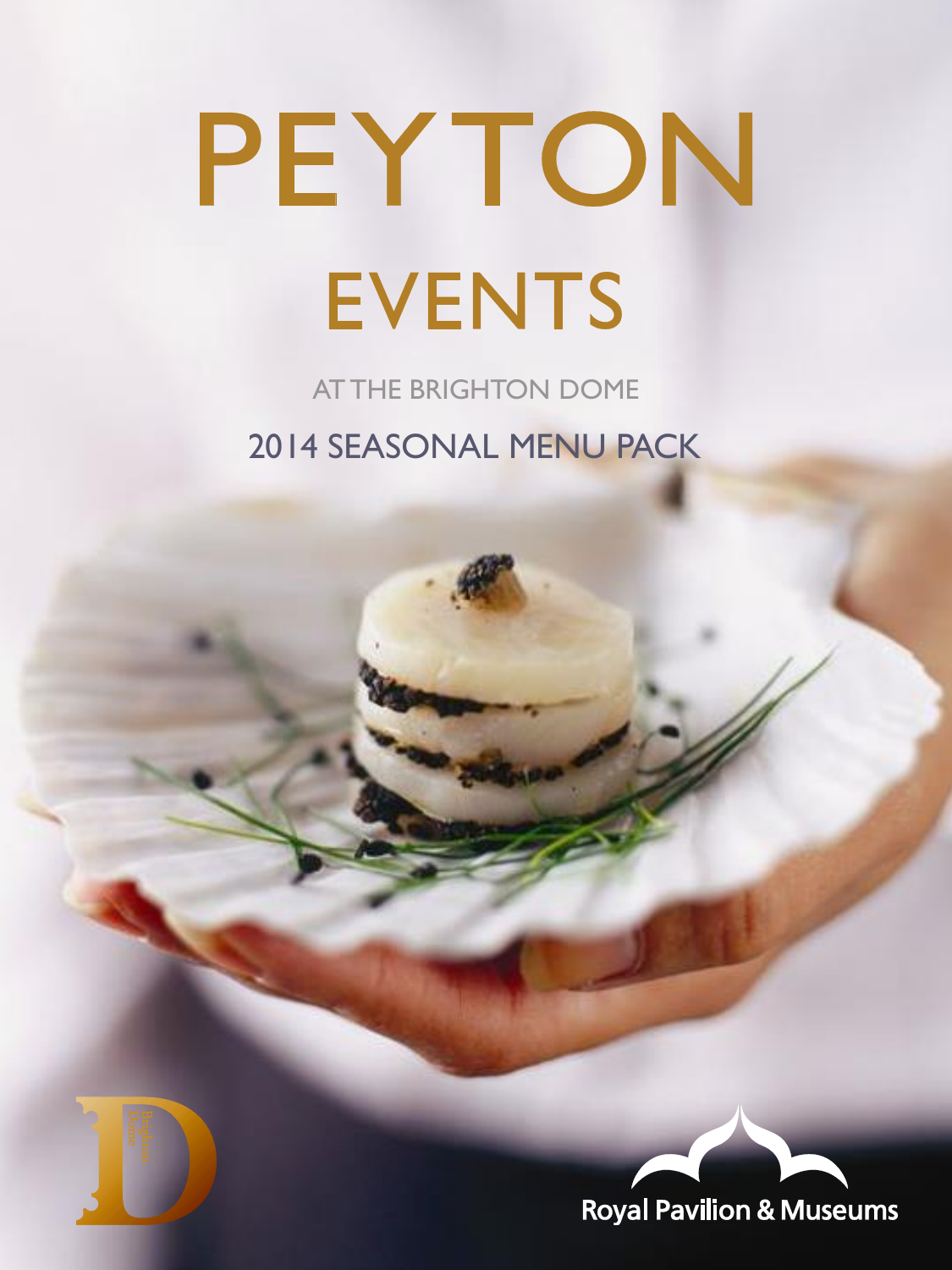### PEYTON **EVENTS** ................................................................................................................................................................

### COMPANY INTRODUCTION ................................................................................................................................................................

...................................................................................................................................................................

We provide catering to some of the capital's most beautiful venues and have over 20 years experience in creating bespoke corporate and private events. Your dedicated event manager will liaise with our highly qualified team of the UK's best chefs, sommeliers and mixologists to ensure you have a captivating event, a wonderful wedding or a seamless conference.

With "The Great British Menu" judge and renowned restaurateur Oliver Peyton as the Creative Director, Peyton Events will bring a superior level of creativity and innovative food and design complemented by impeccable service. From a background of private and corporate events, Michelin starred restaurants and five star hotels, our chefs specialize in different cuisines, and can offer a wide range of menus to suit your event.

We believe the cornerstone of good food is the quality of the ingredients and our chefs value the importance of fresh, carefully sourced ingredients and really appreciate the abundance of quality produce Britain has to offer. Their enthusiasm for great tastes and combinations means you'll always find them in the midst of creating new dishes.

We are confident that our catering and level of service from our experienced events team will surpass all expectations.

*By holding your event with Peyton Events at the Royal Pavilion and Brighton Dome, you are contributing to the on going maintenance of these historic venues and the Royal Pavilion Gardens, all of which are an integral part of Brighton life.*

*For further information or to make an enquiry regarding catering at Brighton Dome please contact:*

*Laura Davis 01273 261 526 Laura.Davis@peytonevents.co.uk*

### **TESTIMONIALS**

The happiness of each and every client is of paramount importance to us. Here is what recent clients had to say:

We want to thank you so very much for our wonderful wedding day. We had such a terrific time, everything went as we wanted it to go. The food was amazing, all our guests complimented the menu from start to finish, the canapés and beer soakers were also a massive success.

The event itself was fantastic and it went very smoothly, in fact it was perfect. Peyton Events staff were great and it was a very memorable event. So thank you and please pass on our thanks to all those who were involved, we really appreciated everything they did!

*Paul and Kat*

We also want to give a big thank you to all your staff, every single one of them was super friendly and helpful and your assistant was also incredible. Again, thank you for all your hard work in making our day so super special.

### *Nadine and Joe*

Working with Peyton is a dream; organized, responsive, innovative and so efficient. Always full of ideas and then great implementation - you cannot ask for more.

 *Sarasin and Partners - Robert Ward, Partner* 

Peyton Events are a pleasure to work with, always delivering on quality and service and going the extra mile to ensure our events are a success. I really appreciate their personal approach, they understand our needs and have become an extension of our events team.

 *Grant Thornton - Natalia Ikin*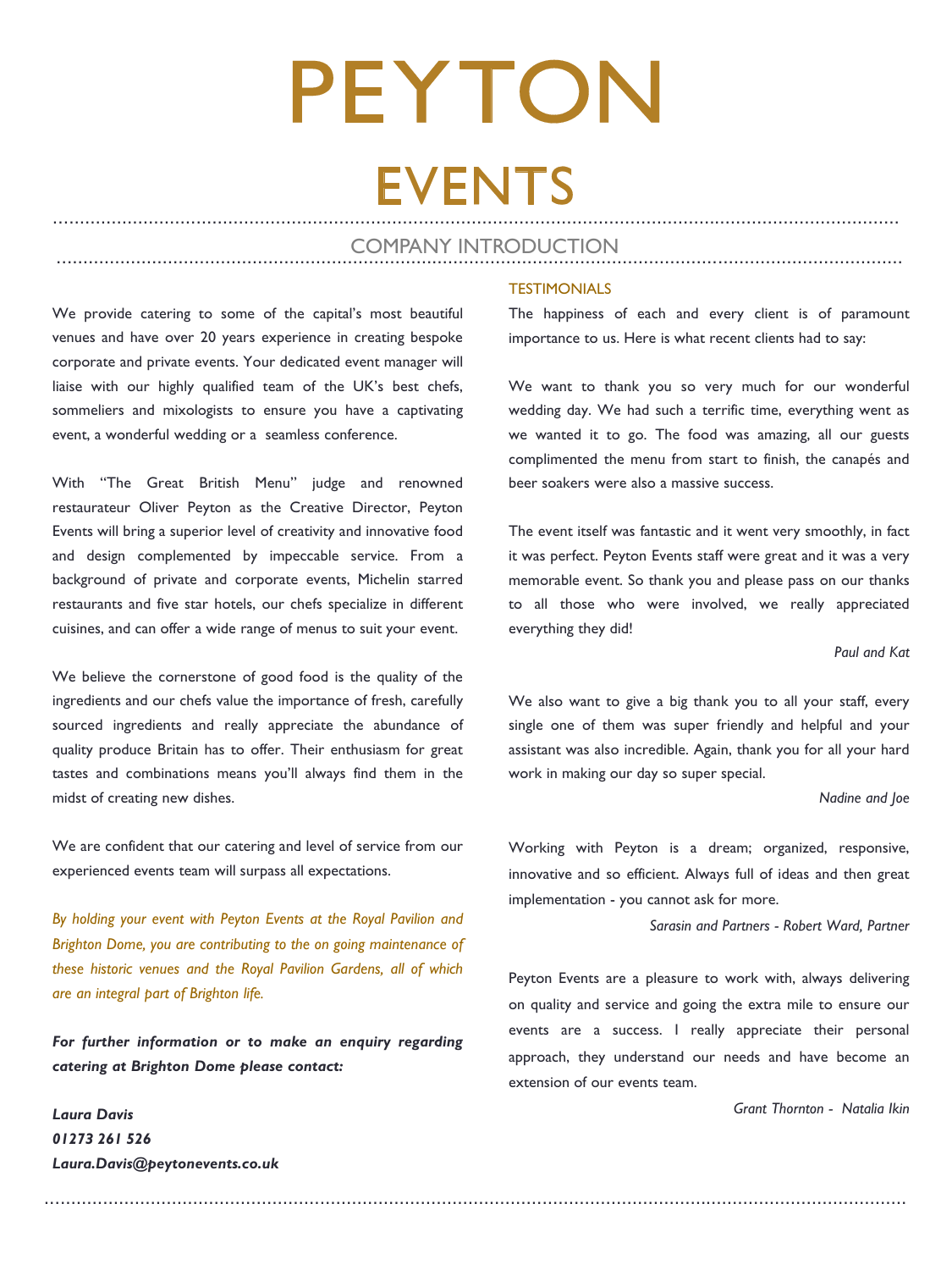### BRIGHTON DOME ................................................................................................................................................................

Brighton Dome, one of the country's most attractive Grade I and II listed buildings, plays host to an array of events and conferences under its historic domed roof. Originally built as the former Royal Riding House of the Prince Regent in 1805, the venue provides multi-functional spaces for a range of events: from daytime conferences, corporate dinners to wedding celebrations and Christmas parties. With the benefit of direct access throughout, venues at Brighton Dome can be hired individually or as a combination for large-scale events.

Brighton Dome is the city's leading performance and arts destination and sits within the famous gardens of the Royal Pavilion Estate in the heart of Brighton. Supported by the same dedicated team behind the innovative Brighton Festival, the in-house events team are on hand to create the perfect event: whether it's a conference in the Concert Hall, cocktails in the Café-bar or a gala dinner in the Corn Exchange.



| <b>CAPACITIES</b> | Dinner | Reception |
|-------------------|--------|-----------|
| Corn Exchange     | 600    | 1200      |
| Studio Theatre    | 100    | 350       |
| Cafe Bar          | 150    | 800       |
| Founders Room     | 80     | 80        |
|                   |        |           |



................................................................................................................................................................

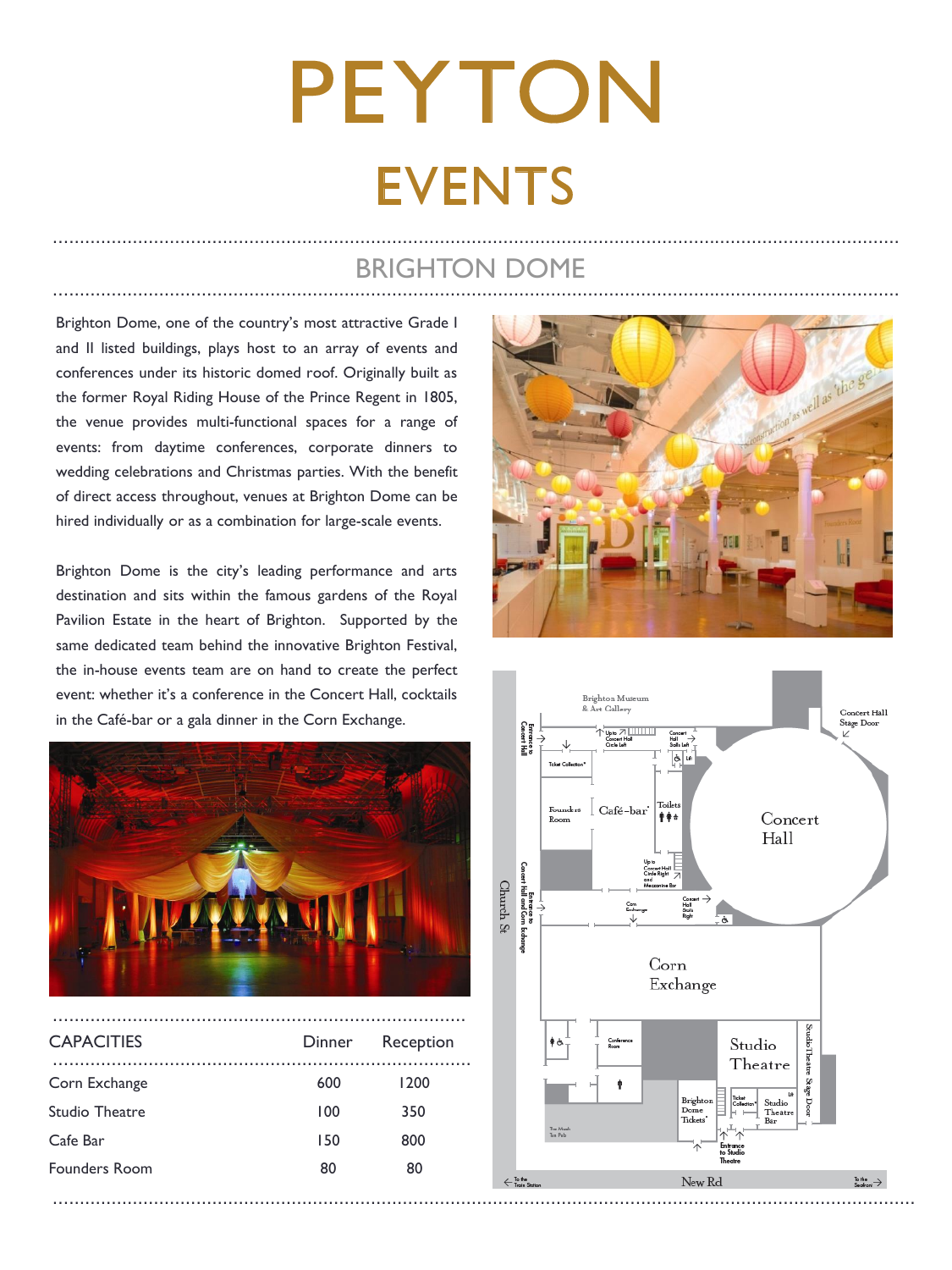### ................................................................................................................................................................ ................................................................................................................................................................ CONFERENCE CATERING

### TEA AND COFFEE BREAKS

.............................................................................. Your day delegate rate includes three tea and coffee breaks and iced water throughout the day. If you wish to add any additional items or want a quick coffee & biscuit please choose from our list below.

Choice of teas, filter coffee and infusions

Choice of filter coffee, teas or infusions with mini homemade biscuits – 2 per person

Choice of filter coffee, teas or infusions with a home made scone with clotted cream and jam

Choice of filter coffee, tea and homemade cakes

Choice of filter coffee, teas, freshly squeezed orange juice and Peyton and Byrne mini breakfast pastries

Choice of filter coffee, teas and Peyton and Byrne mini breakfast pastries – 2 per person

Still or sparkling mineral water – 750ml bottle

Freshly squeezed orange juice – 1 litre

Concentrated apple, orange or cranberry juice – 1L Elderflower pressé – 1 L

### **EXTRAS**

Large homemade biscuits – choose from jammy dodger, all butter shortbread, gingerbread men or pecan and oatmeal cookies - 1 per person

.............................................................................

Small homemade biscuits - 2 per person

Selection of classic cakes:– 1 piece per person

Mini freshly made sandwiches served with homemade ketchup – 2 per person Cumberland sausage, sweet cured back bacon or free range eggs and tomato relish

Lunch Bag: A sandwich from our classic sandwich range with a soft drink, crisps and a piece of seasonal fruit



All the prices shown exclude VAT @ 20%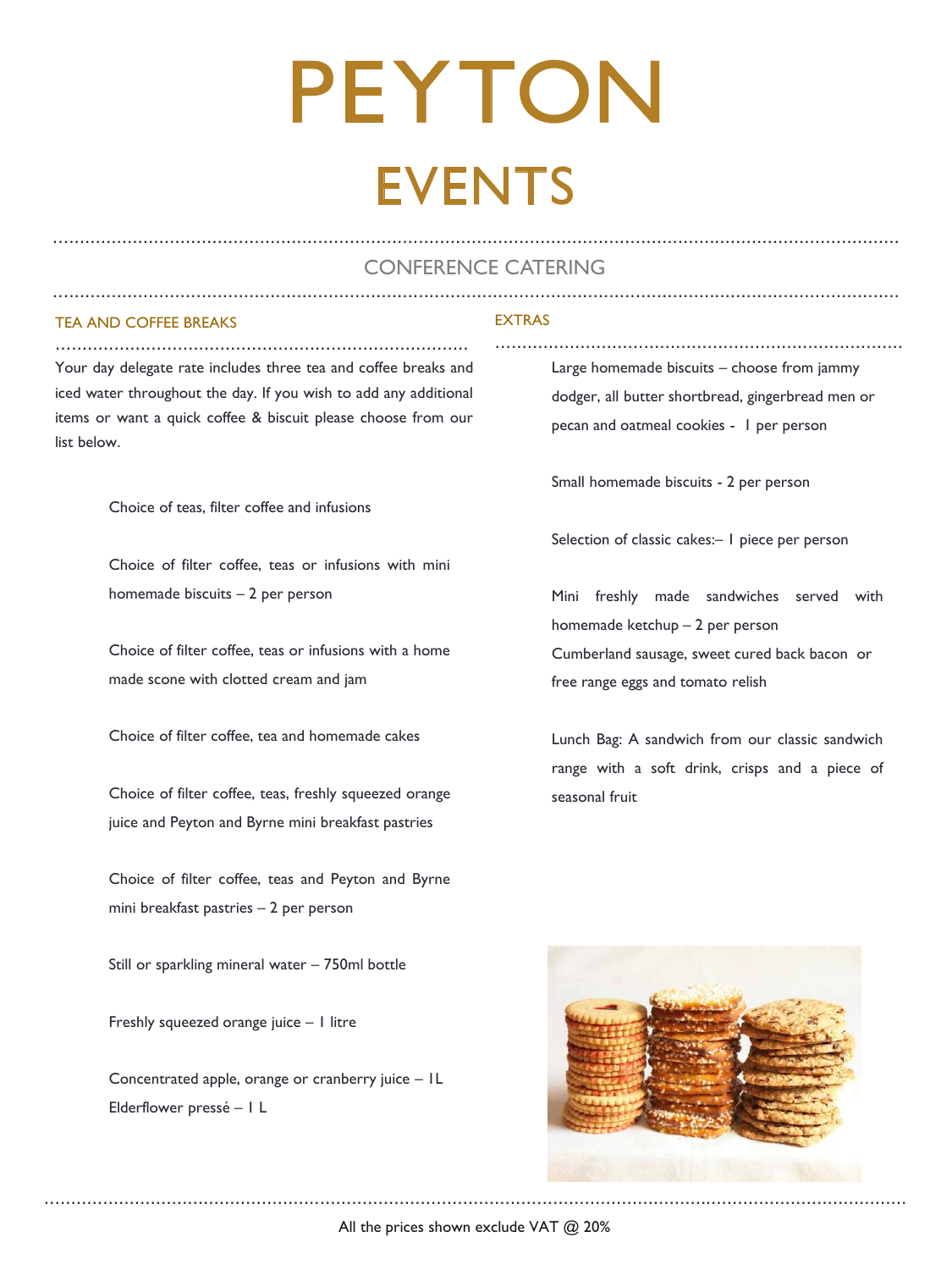### ................................................................................................................................................................ ................................................................................................................................................................ BREAKFAST MEETINGS

Our day delegate rate includes Peyton & Byrne pastries on arrival; if you would like to serve your guests a more hearty breakfast please choose from our menus below

### CONFERENCE BREAKFAST

.............................................................................. Choice of fair trade coffee, teas, freshly squeezed orange juice and breakfast pastries to include Chelsea buns and muffins

..............................................................................

### CANAPE BREAKFAST

.............................................................................. Strawberry, pineapple and watermelon skewers, passion fruit dip Home toasted granola, yoghurt and honey Homemade sugared doughnuts Buttermilk pancake with maple syrup Smoked salmon and crème fraiche blini Asparagus soldiers with a lime hollandaise sauce Sweetcorn and chorizo fritter Mushroom caps stuffed with herb breadcrumbs Weald smoked salmon ,toasted bagels and cream cheese P & B homemade mini pastries Black pudding topped with a quails egg Mini pancakes with blueberries and clotted cream

### FULL BREAKFAST OPTIONS

SERVED WITH A CHOICE OF

.............................................................................. British Netherend Farm butter with a choice of homemade breads, and 'England preserves' Freshly squeezed orange juice Selection of fair trade coffees, teas and infusions

..............................................................................

..............................................................................

### FULL BREAKFAST |

............................................................................ Scrambled free range eggs, grilled crispy Sussex sweet cured back bacon, Peyton & Byrne Breakfast sausages, slow roasted vine tomatoes and rosemary Portobello mushroom Seasonal fruit smoothies shots (full menu available)

............................................................................

### HEALTHY BREAKFAST

............................................................................

Scrambled organic eggs with Weald smoked salmon Home toasted granola Poached pear, apricot and prune compote with organic yoghurt and honeycomb

.............................................................................

### CONTINENTAL BREAKFAST

............................................................................ Poached pear and apricot compote with organic Peyton & Byrne Home toasted granola and Greek yoghurt Hot toasted crumpets with golden syrup Selection of healthy treat homemade muffins : e.g. sultana & walnut, citrus & seed or breakfast muffins

...........................................................................

### OPTIONAL EXTRAS

........................................................................... Crispy Sussex sweet cured bacon sandwich Peyton & Byrne breakfast sausage and slow roasted tomato Sussex Tremains cheddar bap with Portobello mushroom and spinach

All the prices shown exclude VAT @ 20% ...................................................................................................................................................................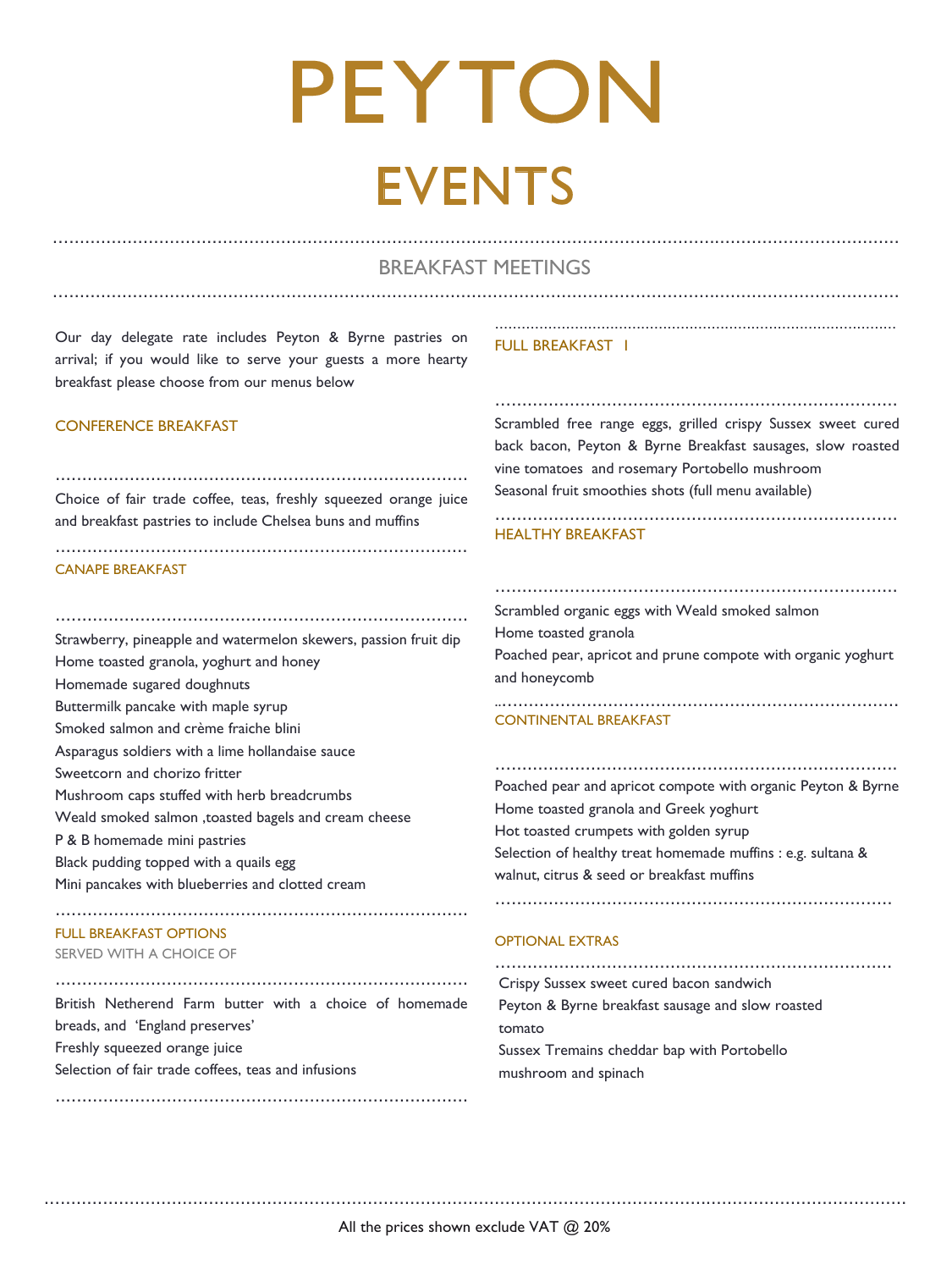### ................................................................................................................................................................ DAY DELEGATE MENUS ................................................................................................................................................................

### WORKING MORNING MENU

...........................................................................

Chefs daily selection of homemade breads filled with

Sweet cured bacon

Rare breed Peyton & Byrne breakfast sausages

Free range eggs and grilled Portobello mushrooms

A selection of Peyton and Byrne hot drinks to include filter

coffee, tea and infusions

Water and fresh orange juice

### MID-MORNING BREAK

A Peyton and Byrne large homemade cookie (1 per person)

A selection of Peyton and Byrne hot drinks to include filter coffee, tea and infusions

Iced water

### CLASSIC WORKING LUNCH

...........................................................................

...........................................................................

Create your own menu by selecting up to three sandwiches from our classic sandwich range, including a vegetarian option.

A portion is 1.5 rounds of sandwiches made with Peyton and Byrne bread, and served with crisps.

### COFFEE BREAKS x 3 including lunch service

A selection of tea, coffee and infusions, served three times throughout including lunch service

Iced water throughout the day

### FINGER BUFFET DDR MENU

### WELCOME COFFEE

Choice of filter coffee, tea, infusions & Peyton & Byrne mini breakfast pastries – 1 per person

MID-MORNING Choice of Peyton and Byrne filter coffee, tea and infusions

### AFTERNOON TEA

Choice of filter coffee, teas and infusions. A Peyton and Byrne mini homemade cookie - 1 per person Water throughout the day

### FINGER BUFFET LUNCH MENU

Create your own menu by selecting 3 cold and 3 hot savoury items, including vegetarian options and two sweet items

### SAVOURY COLD

Roast courgette, spiced feta on chargrilled bruschetta (v) Artichoke and ricotta tartlet, crispy skin and wild rocket (v) Salad of grilled chilli octopus and blistered cherry tomato on crisp puff pastry Singletons Cheddar and onion croquettes with pear, date and ale chutney

Homemade breadsticks with chilli and lime hummus (v) A selection of seasonal finger sandwiches

### SAVOURY WARM

Spiced chickpea cakes, red pepper hummus and black olive crumb (v) Stuffed and baked field mushroom (v) Goujons of Megrim sole, dill mayonnaise, crispy capers South Coast fishcakes, fennel and pea shoot salad, salsa verde Sticky BBQ pork ribs and homemade hot sauce Spiced lamb kofta with tzatiki

...................................................................................................................................................................

### SWEET

Kentish fruit skewers with pistachio nougatine White chocolate, red velvet and elderflower trifle Chocolate brownie and vanilla whipped cream

Choice of filter coffee, tea and infusions

All the prices shown exclude VAT @ 20%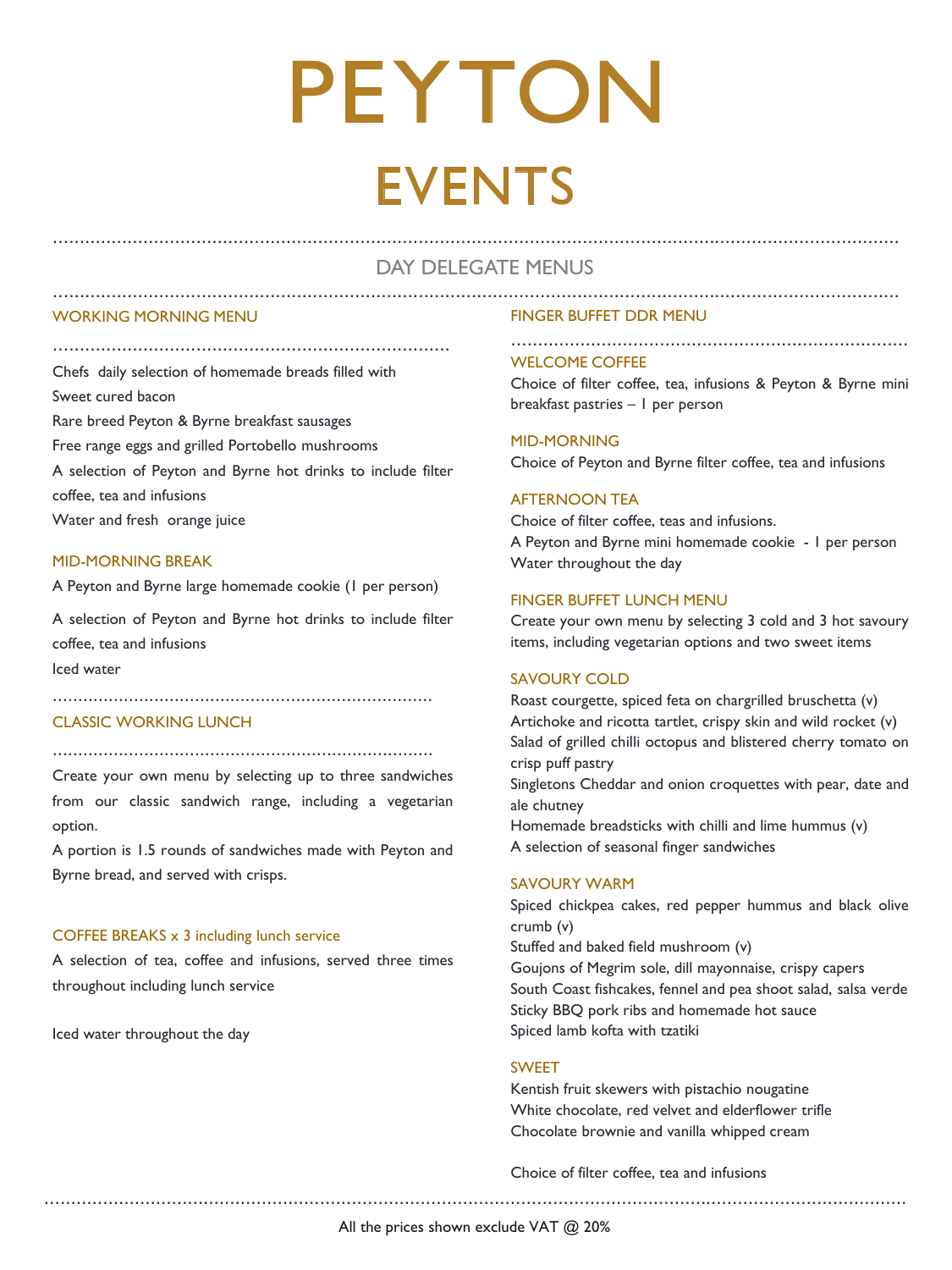### ................................................................................................................................................................ DAY DELEGATE MENUS ................................................................................................................................................................

### FORK BUFFET DDR MENU

### WELCOME COFFEE

Choice of filter coffee, teas and Peyton & Byrne breakfast pastries

............................................................................

### MID-MORNING

Choice of filter coffee, teas and mini homemade biscuits

AFTERNOON TEA Choice of filter coffee, teas and infusions

### FORK BUFFET MENU

*Create your own menu by selecting two dishes from our cold and hot food options, including a vegetarian choice, and one dessert*

### COLD FOOD OPTIONS

Smoked Sussex mackerel, beetroot carpaccio on a wholemeal mini loaf

Broad bean, young peas, whipped Rosary goats' cheese and bronze fennel

Grilled courgettes with cured and smoked prosciutto, sweet and sour dressing

Ripe watermelon, feta and mint salad with pomegranate molasses (v)

Tabbouleh with dried apricots and raisins (v)

Mozzarella, plum tomato and basil dressing (v)

### HOT FOOD OPTIONS

Boneless chicken wings and mild harissa Hot smoked salmon with salsa verde and watercress Falafel with crispy onions and lemon tahini dressing (v) Crispy salt and pepper squid, avocado mayonnaise Pulled rare breed pork belly, black pudding and apple sauce Spinach and ricotta gnuddie with thyme burnt butter and Berkswell crumbs

### SELECTION OF SEASONAL SIDES

### DESSERT OPTIONS

Kentish fruit skewers with pistachio nougatine Chocolate and espresso coffee mousse with hazelnut and chocolate crumb Strawberries and cream, orange flower jelly, homemade meringue

Tea and filter coffee served with lunch Iced water served throughout the day

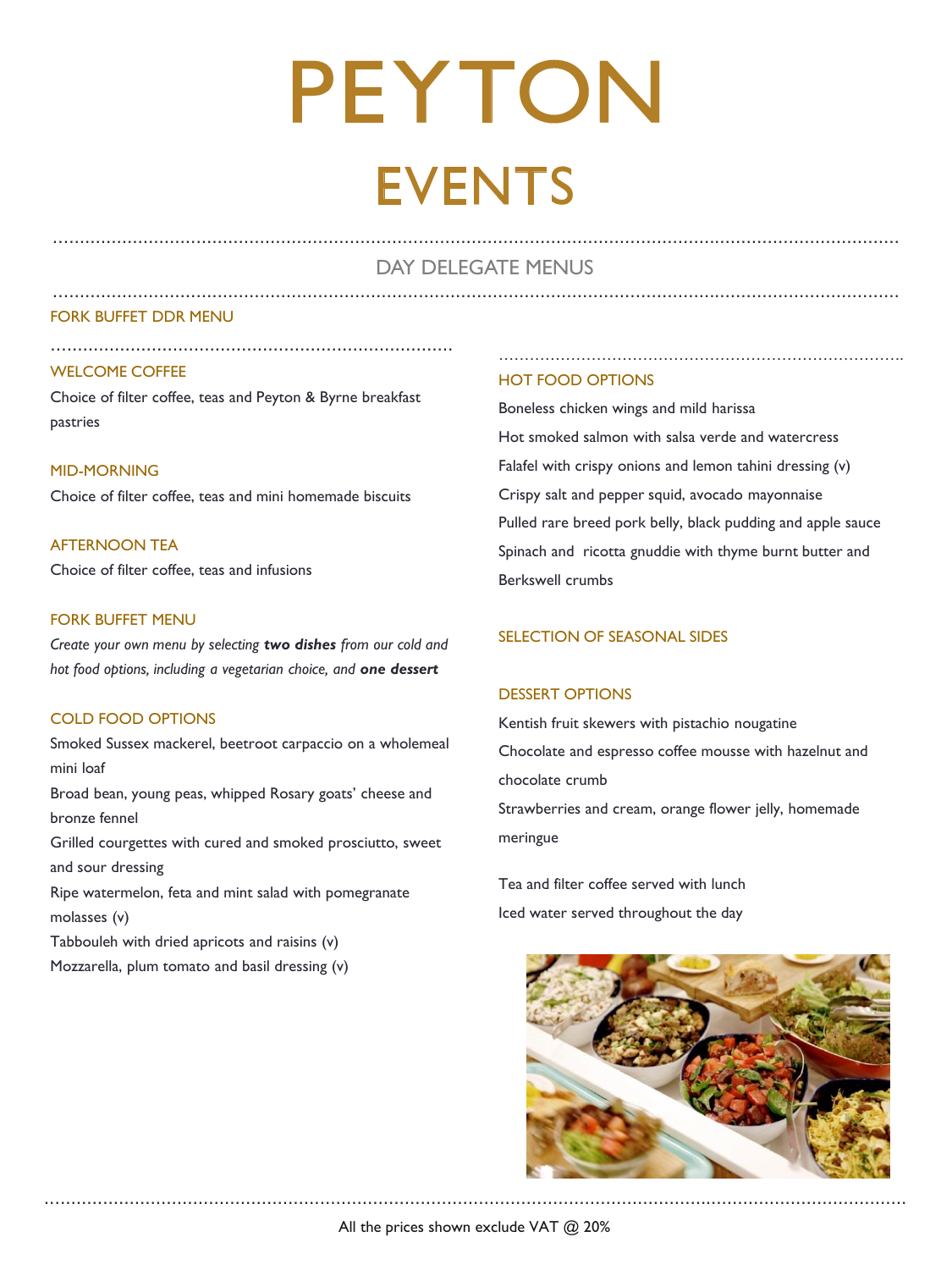### ALTERNATIVE DAYTIME OPTIONS ................................................................................................................................................................

................................................................................................................................................................

### SANDWICH MENUS

.............................................................................. All of our sandwiches are prepared on site and served on platters, perfect for those working lunches and meetings.

Create your own sandwich menu by selecting up to three different sandwiches from either the classic or gourmet sandwich range with at least one vegetarian selection.

Each guest will have 1.5 rounds of sandwiches made with Peyton and Byrne homemade breads, served with crisps.

We would be delighted to accommodate any individual dietary requirements.

..............................................................................

### CLASSIC SANDWICH RANGE

..............................................................................

Free range egg mayonnaise with crispy bacon Roast beef with watercress and sweet red onion chutney Roast free range chicken, bacon, lettuce and tomato Tuna mayonnaise with sweet corn and cucumber Home cured ham with mature cheddar and chutney Roast butternut squash, baby spinach and pumpkin seed pesto (v) Free range egg mayonnaise and watercress on brown (v) Montgomery cheddar with a plum and ale pickle (v) Chargrilled vegetables and hummus (v)

..............................................................................

..............................................................................

### GOURMET SANDWICH RANGE

Coronation chicken with mango chutney Salt beef with pickle, mustard and rocket Chalk Farm smoked salmon and cream cheese and baby gem Goat's cheese, roast peppers (v) Brie and caramelised onion and wild rocket (v) Mozzarella, plum tomato and basil (v)

### THE GREAT BRITISH PICNIC LUNCH

............................................................................ Duck scotch eggs with English mustard mayonnaise Montgomery Cheddar and pickled onion Pea and broad bean tart Chalk Farm 24hr cured smoked salmon on toasted rye Cherry vine tomatoes and chilli feta salad New potatoes with minted sour cream Baby gem lettuce with watercress and pea shoots Selection of homemade breads and homemade pickles

### DESSERT AND CHEESE

English raspberries & strawberries, vanilla cream, lemon shortbreads

Or

British cheese selection with homemade breads and plum chutney

A selection of Peyton and Byrne hot drinks to include filter coffee, tea and infusions

Iced water served throughout

............................................................................

### FOR THE AFTERNOON

Chef's selection of classic finger sandwiches Mini victoria sponge, seasonal fruit tart & chocolate tea cake. Buttermilk scone with or without fruit, homemade jam & clotted cream with a pot of loose leaf tea

............................................................................

A selection of Peyton and Byrne hot drinks to include filter coffee, tea and infusions

Iced water and elderflower pressé

All the prices shown exclude VAT @ 20% ...................................................................................................................................................................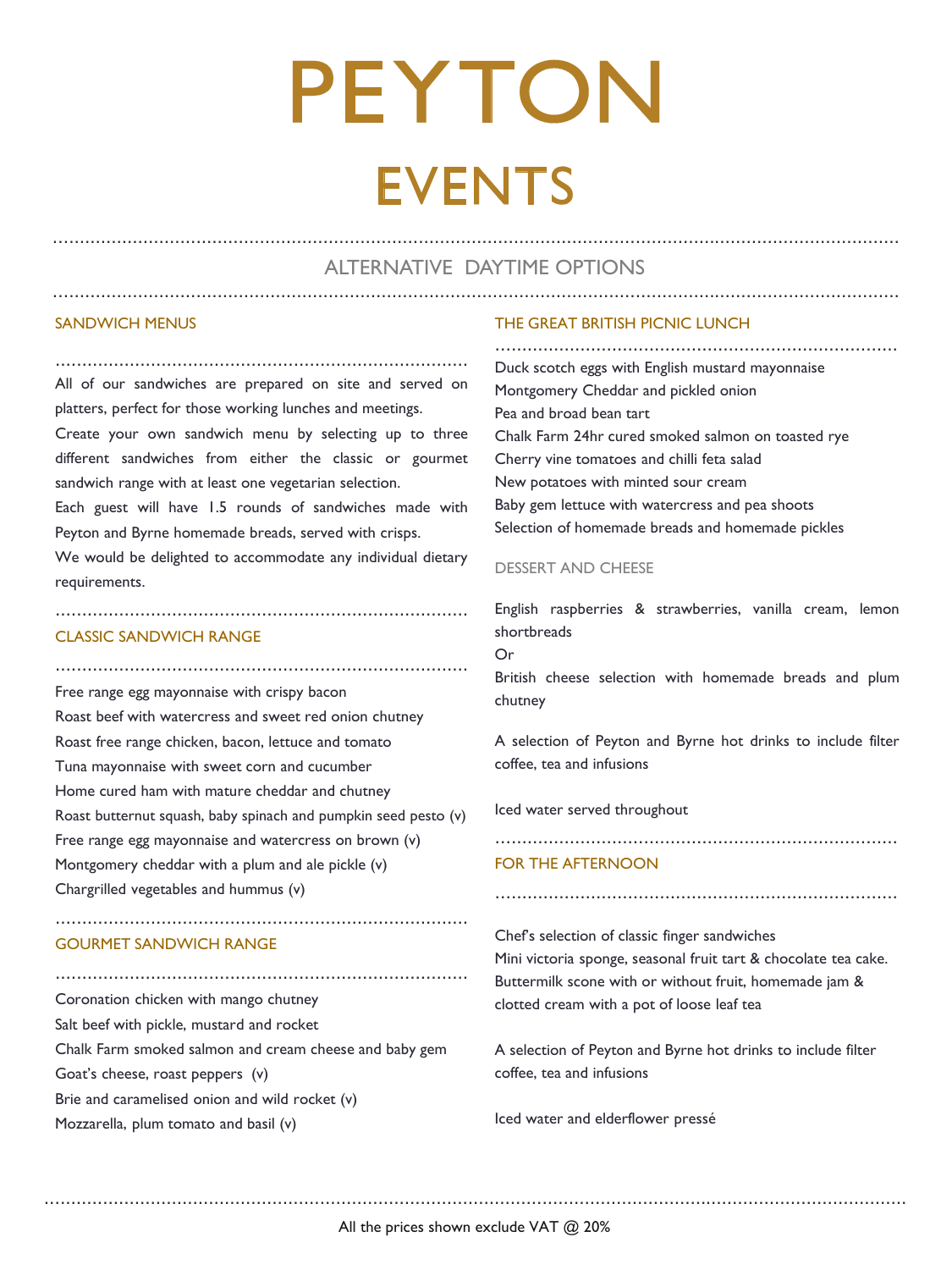### CANAPÉ MENU

### VEGETARIAN | SERVED COLD

Roast golden beetroot, whipped Rosary goats' cheese, almonds Crunchy vegetables wrapped in rice paper, nok cham dressing Artichoke and smoked ricotta tartlet Mini samphire salad cones, salsa verde dressing Smoked aubergine in a sweet potato sandwich, lemon tahini Poached pear, chicory and Barkham blue cheese Heritage spring vegetable tartare, wild rice crunch Charred silver skin onion, sheep's milk curd

......................................................................................................................

..............................................................................................................................

Earl Grey smoked courgette, spiced feta

Purple potato slices with ricotta and horseradish

### FISH & SEAFOOD I SERVED COLD

Sussex mackerel carpaccio, grapefruit segments, sea purslane, cured lime

......................................................................................................................

......................................................................................................................

Cured salmon tartare, soda bread crisp, sour cream, keta caviar Grilled chilli octopus, blistered cherry tomato Hot smoked salmon with compressed cucumber and horseradish Monkfish cheeks, shallots and smoked lardo dressing (£0.80)

supplement)

Wild bass ceviche, squid ink crisp and cucumber caviar (£1.10 supplement) ......................................................................................................................

......................................................................................................................

..............................................................................................................................

### MEAT | SERVED COLD

Spicy ham knuckle lollipops with pineapple glaze Lamb leg, anchovy mayonnaise Chicken liver pate, date and ale chutney, hazelnut crouton Ham hock terrine, piccalilli vinaigrette Hand chopped beef mini Scotch egg Grilled beef fillet, horseradish cream (£0.55 supplement)

### SWEET FINISHES

Deconstructed apple crumble martini Vanilla pannacotta on a nut puff crisp Sparkling coconut & raspberry marshmallows Salted caramel and Valrhona chocolate, chocolate soil Lime lead chocolate truffles Liquorice and blackcurrant jelly Lemon meringue pie

### VEGETARIAN | SERVED HOT

Courgette fritter, shaved pecorino and pine nuts Falafel and red pepper hummus mini open sandwich Rosary goats' cheese gratin with caramelised red onion Artichoke and Emmental bruschetta Pea and mint arancini Gorgonzola arancini Marinated haloumi, fired pepper and fresh oregano Smoked aubergine and sweet potato fritter Lentil, cashew and coriander mini burger

......................................................................................................................

......................................................................................................................

................................................................................................................................................................

......................................................................................................................

### FISH & SEAFOOD | SERVED HOT

Dorset crab cake, sweet corn and smashed avocado Smoked haddock croquette, poached quail egg, hollandaise Haddock, lime and chilli fritter Spicy shrimp popcorn (£0.55 supplement) Scampi and chips Brighton battered haddock, chips and tartar sauce (£0.55 supplement) Mini salmon, fennel and haddock pie Roast prawn and wild garlic crouton Chilli fried baby squid, wild garlic biscuit Goujons of sole, dill mayonnaise

### MEAT | SERVED HOT

Linfield Farm sausage and mash 48 hour pork belly with apricot chutney Wood pigeon Caesar salad, bacon crumb and crispy Berkswell Black pudding croquette with wild garlic aioli Chicken cakes with a lime mayonnaise BBQ Chicken and corn salsa open sandwich Our own 30 day hand chopped Linfield Farm mini beef burger (£0.55 supplement)

......................................................................................................................

......................................................................................................................



All the prices shown exclude VAT @ 20%. As we use only freshest seasonal produce all items are subject to availability.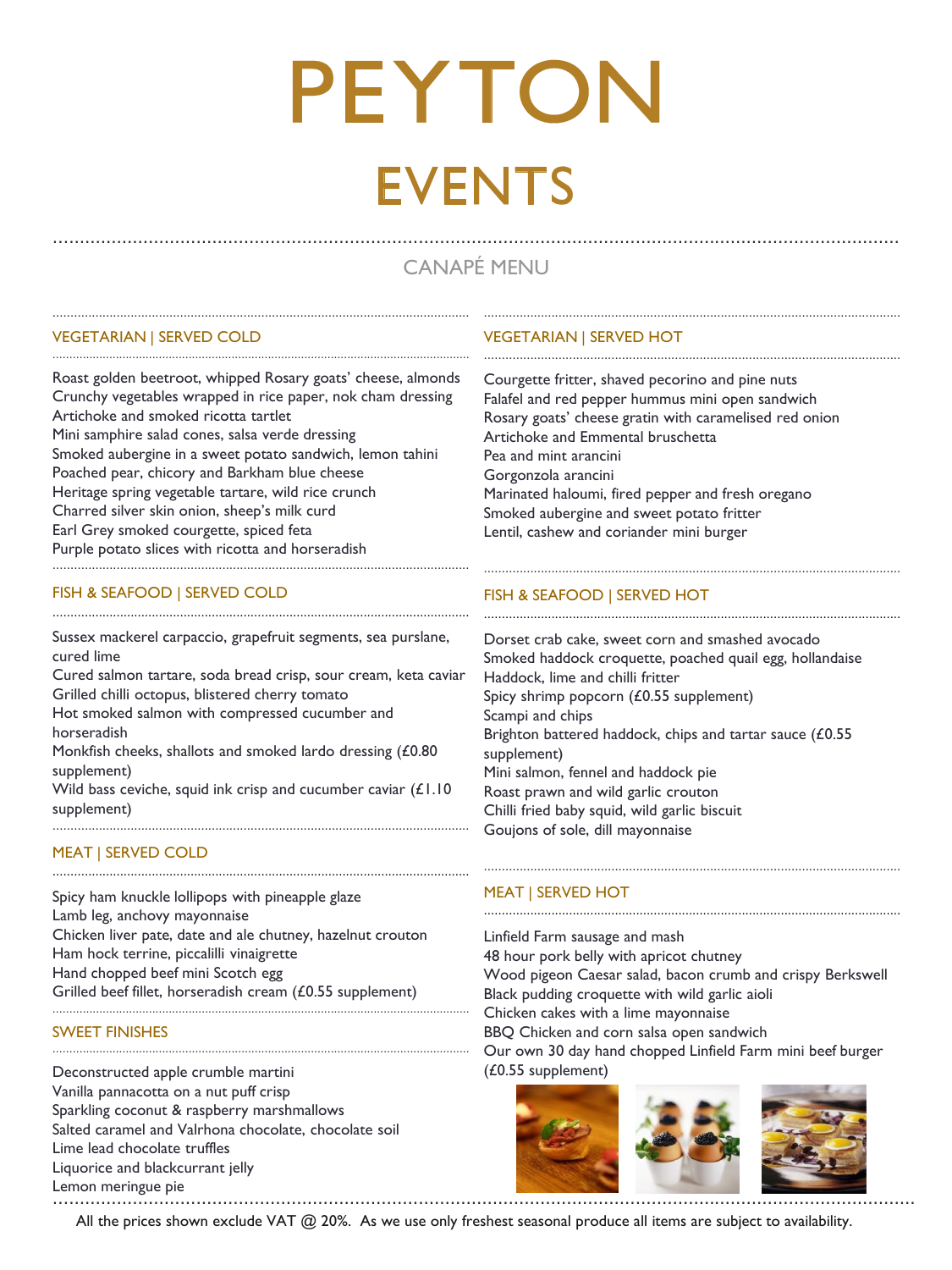### **MENUS** ................................................................................................................................................................

### BOWL FOOD MENU

### VEGETARIAN

Potato dumplings, slow roasted tomatoes, torn basil and Berkswell

.............................................................................. ...........................................................................................................................

.......................................................................................................................

........................................................................................................................

Pea and mint risotto, aged Parmesan and toasted nuts

Artichokes, artichoke skin crisps, rocket and Rosary goats' cheese

.........................................................................................................................

.........................................................................................................................

Macaroni and cheese, stringy Singleton Cheddar

Burnt sweet potato and caramelised puy lentil curry

Tomato, grilled each and buffalo mozzarella

### MEAT

Barbeque herb fed chicken, sweetcorn and chilli Honey glazed crispy skin chicken, lentil and chorizo dressing Ham hock and parsley terrine, piccalilli Sticky pork belly, Bramley apple and crispy black pudding Linfield pork sausage, creamy mash, caramelised onion and thyme Rare roast Longhorn beef, hot mustard mash (£0.55 supplement) Braised lamb, green sauce and celeriac puree Little gem chicken Caesar salad with smoked bacon jam Braised Longhorn beef chilli, avocado and smoked crème fraiche

### **FISH**

.........................................................................................................................

Scampi and chips, tartare sauce Smoked paprika and prawn paella (£0.37 supplement) Mackerel tartare, pickled grapes, cucumber and almonds Hot smoked wild trout, land cress and minted yoghurt Crispy prawn, toasted rice, chilli and lime leaves Sea bass, glazed summer green vegetables Poached salmon, watercress and sorrel mayonnaise Crispy squid and spicy slaw Haddock fishcakes, caper mayonnaise

### NIBBLES | GRISSINI

*Selection of three items*  Sicilian green olives Smoked and salted almonds Homemade spiced roasted nuts Spicy roast lentil or hummus chips Mixed vegetable crisps Spicy rice crackers Hummus and crudites Singletons aged Cheddar and popped mustard seed straws

............................................................................................................................

................................................................................................................................................................... All the prices shown exclude VAT @ 20%. As we use only freshest seasonal produce all items are subject to availability.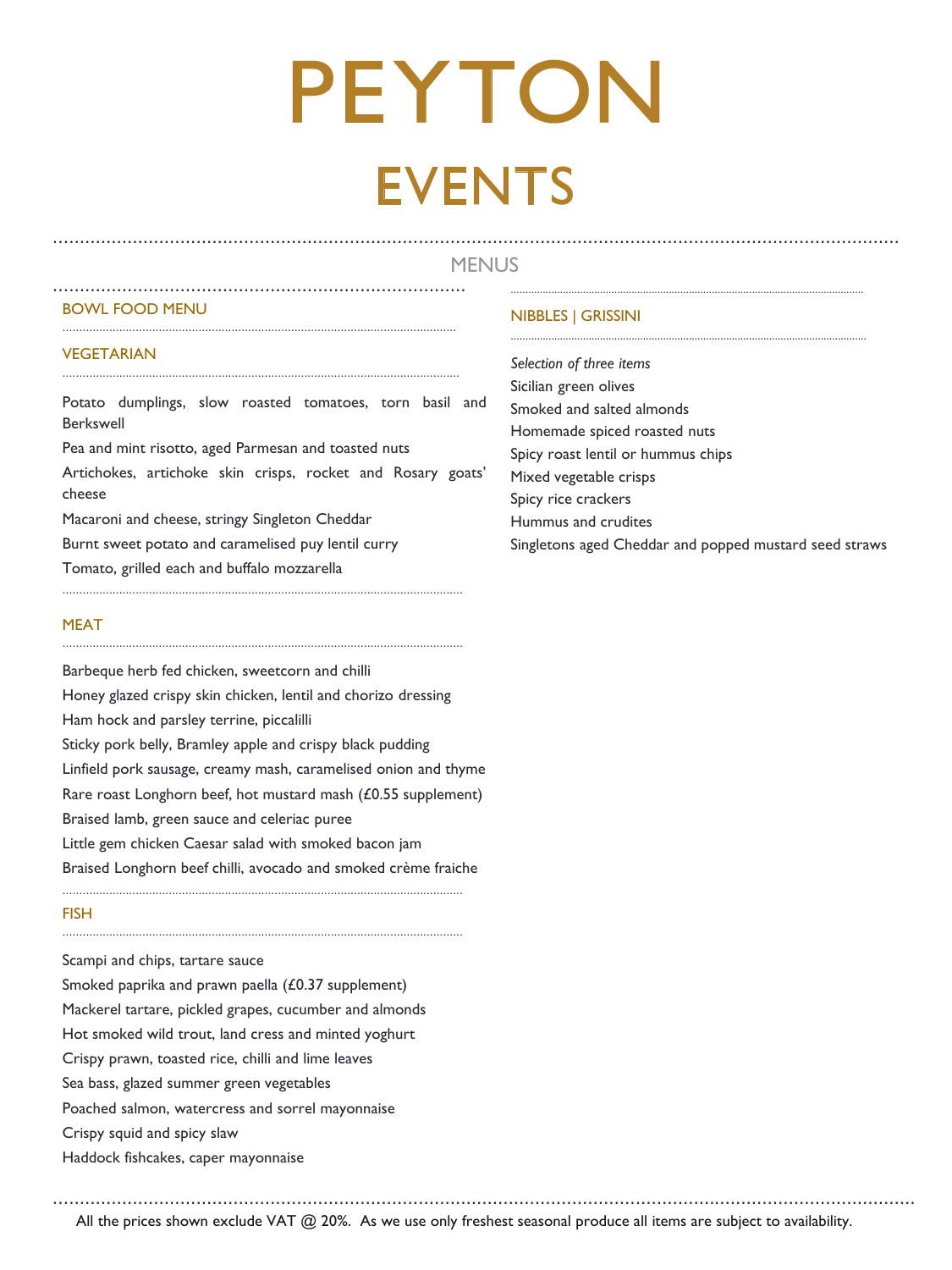### ...................................................................................................................... .................................................................................................................... SPRING/ SUMMER DINNER MENUS - Based on a minimum of 200 guests

................................................................................................................................................................

### MENU A

MENU C

Chicken liver pate with date and ale chutney, soda bread crisps Pickled Sussex mackerel, hot mustard and cucumber

......................................................................................................................

Roast aubergine, spiced tahini yoghurt, almonds and crispy onions (v)

Slow cooked chicken breast, onion and Singletons Cheddar croquette, purple sprouting broccoli, smoked bacon and hazelnut dressing

Spinach & ricotta dumplings, pea shoots, shaved Berkwell and seeds (v)

Poached salmon stuffed with spinach, baked heritage carrots, fondant potato and shellfish butter

Earl Grey and chocolate burnt cream, vanilla shortbread Carrot cake with cardamom syrup and crispy yoghurt Dark chocolate tart with whipped vanilla cream

### **MENUR**

......................................................................................................................

......................................................................................................................

Weald Farm smoked salmon mousse, compressed cucumber, Champagne and tomato jelly

Salt cured heritage tomato, mozzarella, basil gel, black olive crumb (v)

Ham knuckle and parsley terrine, Scotch quail eff and piccalilli vinaigrette

Overnight braised pork belly, cider infused apple, razor clams and black pudding

Wild mushroom ravioli, baked roots, sage butter sauce

Grilled hake, curried cauliflower, baked garlic potatoes and black cabbage

Cold chocolate fondant with a blackberry centre, Valrhona chocolate soil

Blood orange cheesecake with a rhubarb and vanilla soup

Deconstructed banoffee pie

*Banana bread, mousse, salt caramel, pecan dust and whipped cream*

Curried duck ham and burnt fig, sherry vinegar vinaigrette Smashed broad beans and pears on grilled soda bread with salsa verde

South Coast crab salad, apple textures, soda bread crumble

Double lamb chop with confit potato, fennel and mint salad, salsa verde

Lentil and cashew arancini, artichoke veloute Roast Megrim sole, charred fennel, crab and chervil dressing

Traditional Eton mess

Baked lemon cheesecake, cardamom yoghurt, fennel cress Deconstructed apple martini

*Apple martini jelly, butterscotch crumb, thick Sussex pastry cream and apple crisps*

...................................................................................................................

....................................................................................................................

### HANDMADE SWEET TREATS @ £3.25 PER PERSON

Petits fours

Sparkling coconut & raspberry marshmallows Snapped honeycomb dipped in bitter chocolate Handmade salted caramels

...................................................................................................................................................................

*Our price includes a glass of house red or wine upon arrival, experienced staff to cover the smooth running of your dinner service., contemporary crockery , silverware and classic white linen for your dining tables. All prices are based on a minimum of 200 guests. Please select one item per course and a vegetarian option.*

*If you would like to offer your guests additional items we would be delighted to create a bespoke menu. Please speak to your Event Manager who will be delighted to discuss any further requirements you many have.*

All the prices shown exclude VAT @ 20%. As we use only freshest seasonal produce all items are subject to availability.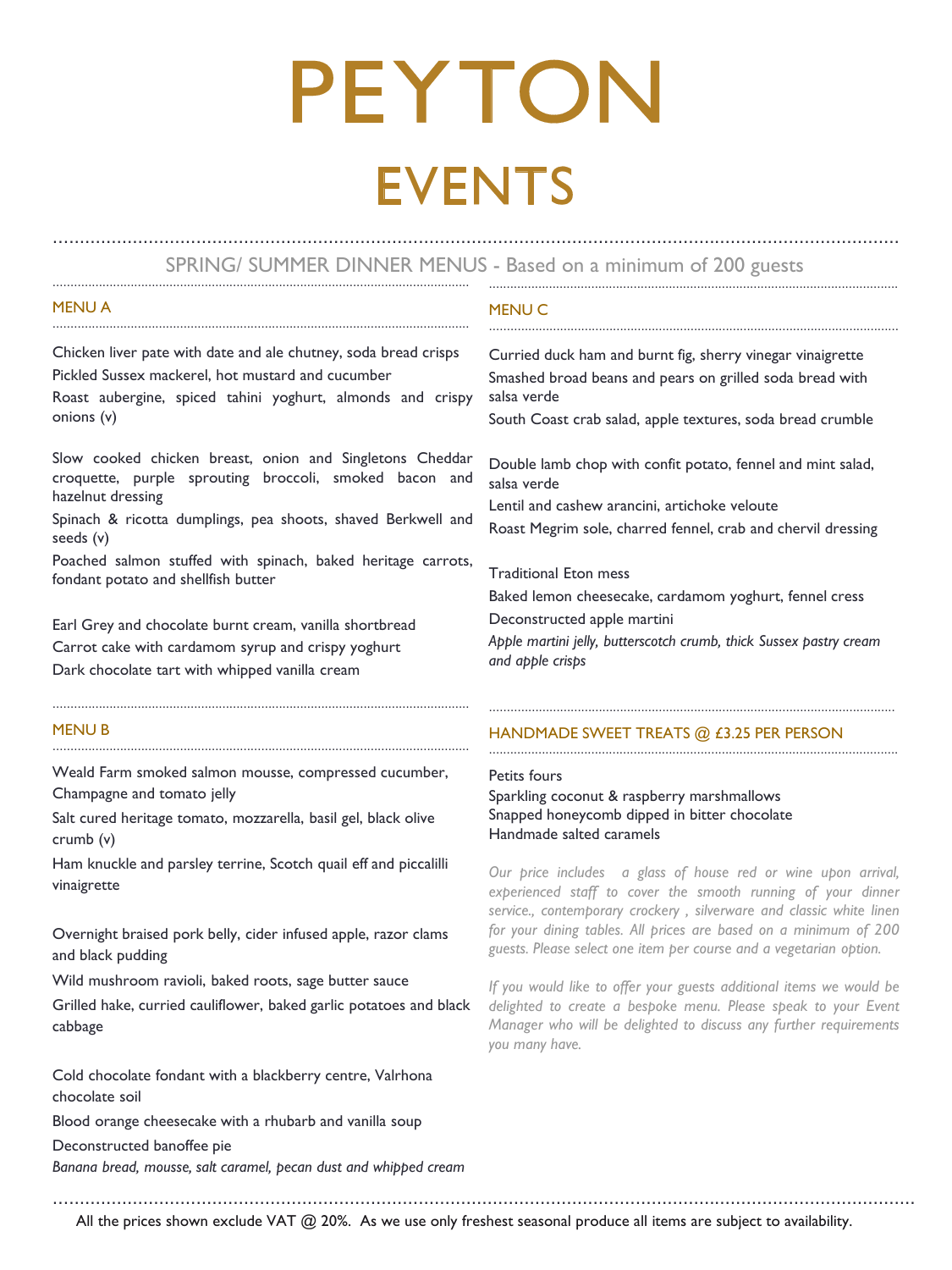### ...................................................................................................................... .................................................................................................................... SPRING/ SUMMER DINNER MENUS - Based on a minimum of 200 guests ................................................................................................................................................................

### MENU D - £8.65 SUPPLEMENT

Cornish crab cake, pickled stem ginger and watercress cream Stuffed morals with salt cod and grilled asparagus Grilled English asparagus, crispy capers, chopped egg and parsley crumble (v)

......................................................................................................................

Scottish salmon with poached baby leek and new potatoes Slow roasted pork belly, salted wasabi apples and charred chicory

Wild garlic gnocchi, shaved Berkswell with a elderflower and pistachio viniagrette (v)

......................................................................................................................

......................................................................................................................

Beautifully boozy sherry trifle with roast hazelnuts Lemon tart with chocolate sorbet & strawberry coulis Passionfruit and lime pavlova, organic Chantilly cream

### MENU E - £13.00 SUPPLEMENT

Heritage tomato, grilled peach and torn basil (v) Smoked trout with watercress mousse and toasted almonds Green tea cured duck and orange salad

Asparagus risotto, wild garlic foam (v) Lamb, broad beans, mint and pickled radishes Poached hake, samphire, peas and lemon balm

Summer pudding, clotted cream, strawberry crisp Coconut brownie, toasted marshmallow, cracked hazelnuts Salted caramel & chocolate tart, peanut brittle

### INDIVIDUAL COURSE SUPPLEMENTS

Baked scallops, garlic butter, sea purslane, artichoke skin crisps (£4.32 supplement)

Cured Devon trout, pickled cucumber, rainbow beets fennel cress (£3.78 supplement)

Wild bass carpaccio, Avruga caviar, soda crumb (£4.32 supplement)

....................................................................................................................

32 Day aged beef sirloin, fondant potato, garlic spinach, burnt onion and pepper sauce (£5.40 supplement)

Halibut with orange braised fennel, cucumber and seaweed (£5.40 supplement)

Sweet potato and chickpea curry, parsnip fritters, sticky onion rice, mint raita (£2.70 supplement)

Cheeseboard – Singleton's Cheddar, Barkham Blue, Flower Marie (£3.78 supplement) *Served with wheat wafers, plum & date chutney)*

All the prices shown exclude VAT @ 20%. As we use only freshest seasonal produce all items are subject to availability.

...................................................................................................................................................................